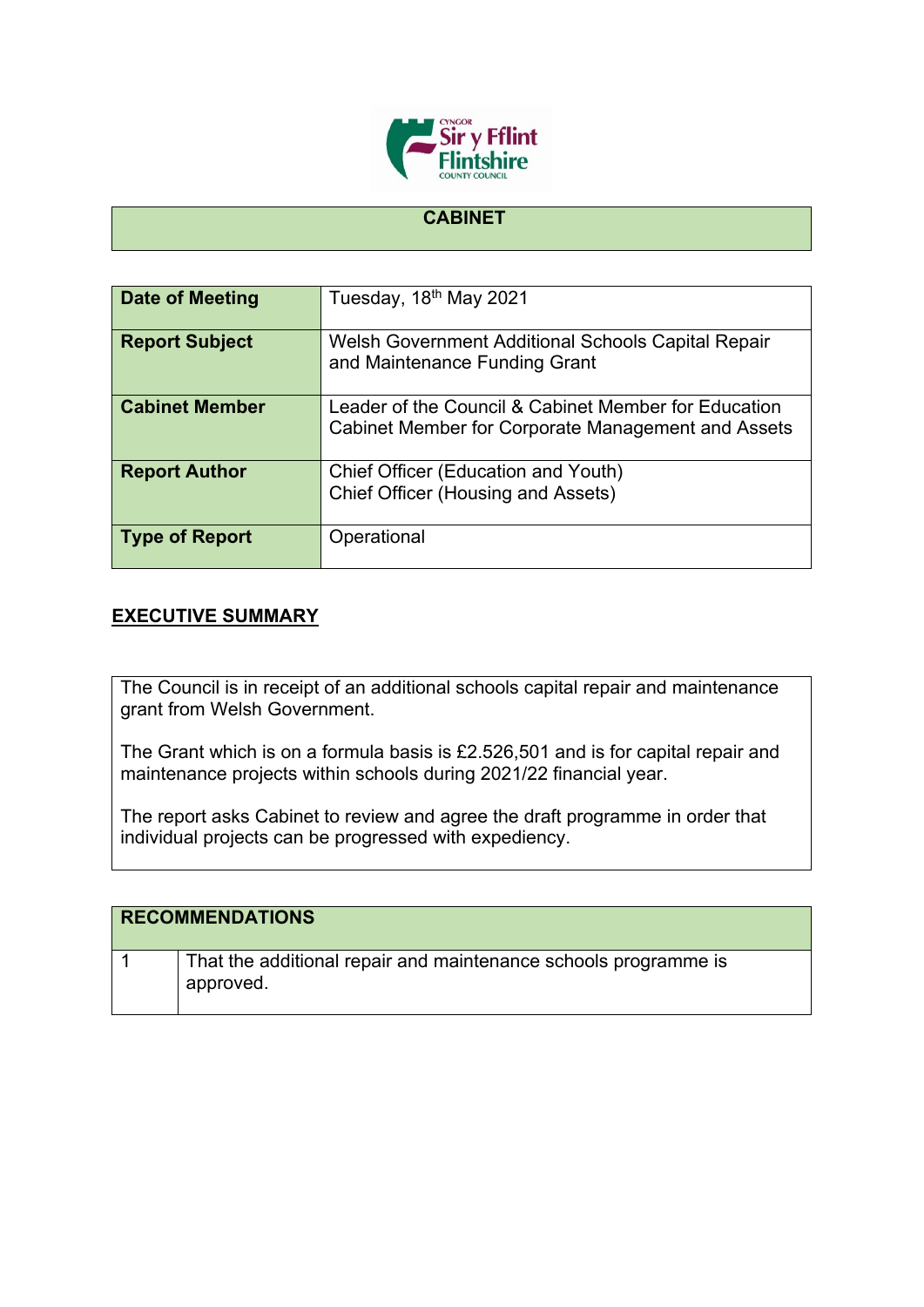## **REPORT DETAILS**

| 1.00 | <b>BACKGROUND</b>                                                                                                                                                                                                                                                                                                                                                                                                                                                                                                                                                         |
|------|---------------------------------------------------------------------------------------------------------------------------------------------------------------------------------------------------------------------------------------------------------------------------------------------------------------------------------------------------------------------------------------------------------------------------------------------------------------------------------------------------------------------------------------------------------------------------|
| 1.01 | During February 2021 the Council received notification from Welsh<br>Government that it would receive £ 2,526,501 in schools capital repair and<br>maintenance grant for the 2020/2021 financial year.                                                                                                                                                                                                                                                                                                                                                                    |
| 1.02 | In acceptance of the grant an accountancy exercise has been undertaken<br>which effectively offsets Council maintenance expenditure in 2020/21 up to<br>the grant value, and a return is sent to Welsh government for verification.<br>This allows the value of the grant expenditure $(E2, 526, 501)$ to be planned<br>during the current financial year (2021/22).                                                                                                                                                                                                      |
| 1.03 | The criteria of the grant states that expenditure should be spent on schools<br>with the expectation from Welsh Government that funding is spent during<br>2020/21 financial year.                                                                                                                                                                                                                                                                                                                                                                                        |
| 1.04 | This is the third successive year that local authorities in Wales have<br>received this additional schools capital repair and maintenance grant from<br><b>Welsh Government.</b>                                                                                                                                                                                                                                                                                                                                                                                          |
| 1.05 | The grant is additional to the Council's own annual capital repair and<br>maintenance programme for schools, agreed through the capital<br>programme. As Cabinet will be aware this is in the region of £1.8m per<br>annum and covers identified priorities associated with the Equalities Act,<br>school toilet refurbishment schemes, Fire Risk Assessment priorities and<br>other statutory undertakings and of course a rolling programme of planned<br>capital repair and maintenance projects identified through condition<br>surveys within the schools portfolio. |
| 1.06 | The combination of the Council's own annual investment programme, the<br>additional WG capital funding and larger investment through the School<br>Modernisation Programme has a significant impact on the schools backlog<br>maintenance figures. In 2010 the backlog maintenance for schools was an<br>estimated £35m but with the significant investment outlined, this figure has<br>reduced to an estimated £14m.                                                                                                                                                    |
| 1.07 | The programme to the value of the grant has been developed in<br>conjunction with the Council's maintenance team by using information<br>obtained from the commissioned school condition surveys which are<br>undertaken by qualified building surveyors. The surveys identify condition<br>issues and all elements are given a priority rating. The programme is<br>based on the priorities identified.                                                                                                                                                                  |
| 1.08 | The draft programme is attached as appendix 1.                                                                                                                                                                                                                                                                                                                                                                                                                                                                                                                            |
| 1.09 | All but one of the proposed projects are confined to identified essential<br>roofing, boiler replacement and statutory undertaking (emergency lighting)<br>in a mixture of Community Primary, Secondary and Voluntary Aided<br>schools.                                                                                                                                                                                                                                                                                                                                   |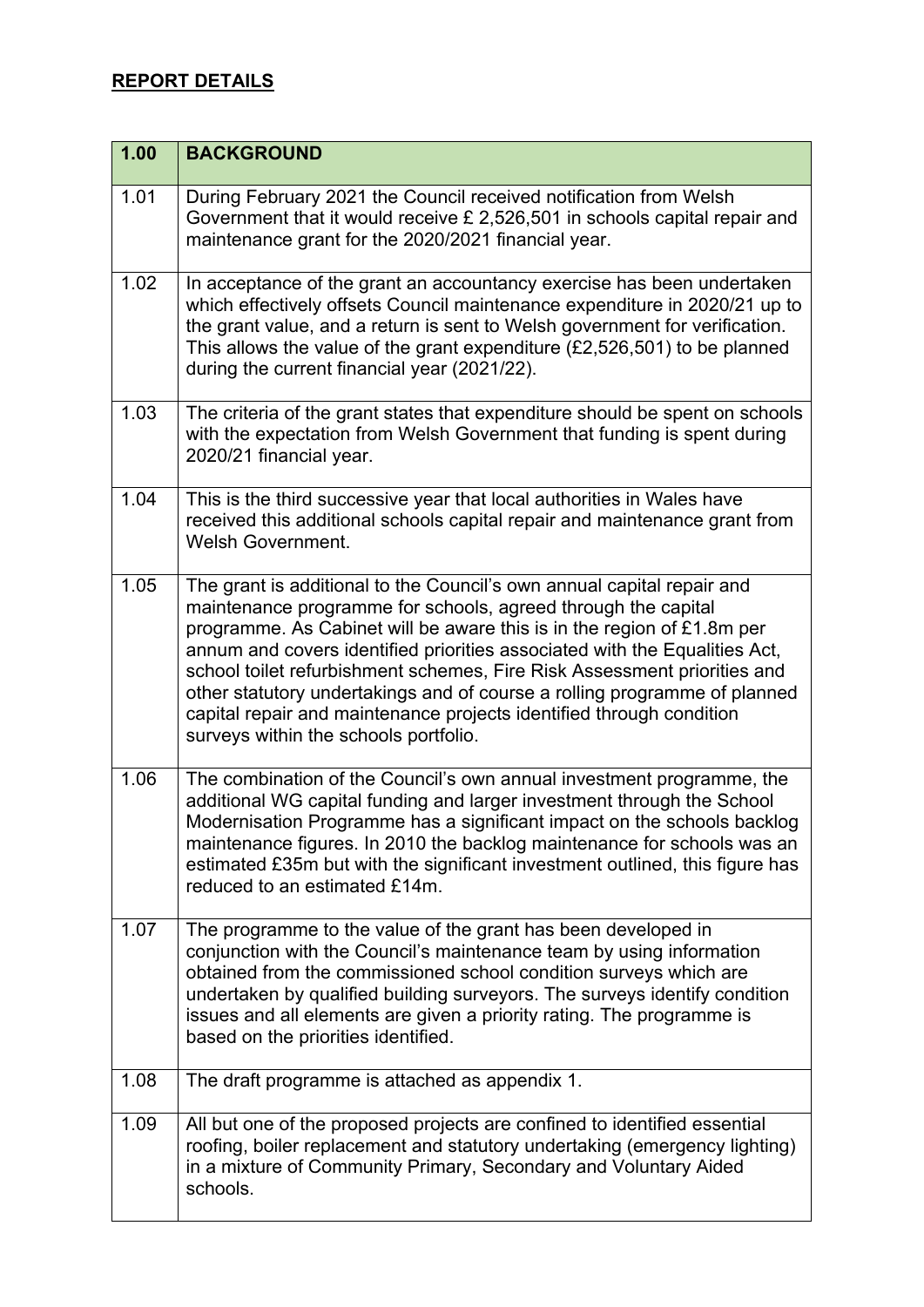| 1.10 | There are two projects nominated at Ysgol Castell Alun, Hope. The first<br>being to replace the existing All Weather Pitch (AWP) as this school asset<br>has failed and is currently unusable. Reinstatement of this area is essential<br>for delivery of curriculum PE, in particular during the winter months. It<br>provides one of a small number of usable spaces for external curriculum<br>delivery and spaces for breaks and lunchtimes, when use of the grassed<br>playing fields are extremely limited. |
|------|-------------------------------------------------------------------------------------------------------------------------------------------------------------------------------------------------------------------------------------------------------------------------------------------------------------------------------------------------------------------------------------------------------------------------------------------------------------------------------------------------------------------|
| 1.11 | The refurbishment of the music area is a legacy of the existing Capital<br>investment project at Ysgol Castell Alun. Unforeseen extensive works to<br>the existing music area roof have had to be undertaken to make it safe and<br>ensure it is water tight, in doing so, the project budget is insufficient to<br>complete the proposal to refurbish the music area beneath. Works to the<br>roof have exacerbated the need to refurbish the classroom area.                                                    |
| 1.12 | In the case of both proposals for Ysgol Castell Alun, provision has already<br>been made in the construction contract to add the items should funding<br>and approval be gained. In doing so there are efficiencies in tendering and<br>preliminary costs.                                                                                                                                                                                                                                                        |

| $\vert$ 2.00 | <b>RESOURCE IMPLICATIONS</b>                                                                                 |
|--------------|--------------------------------------------------------------------------------------------------------------|
| 2.01         | The grant and proposed programme can be administered within existing<br>Council resource and or /frameworks. |

| 3.00 | <b>IMPACT ASSESSMENT AND RISK MANAGEMENT</b>                                                                                                                                                                                                                                                                                |
|------|-----------------------------------------------------------------------------------------------------------------------------------------------------------------------------------------------------------------------------------------------------------------------------------------------------------------------------|
| 3.01 | All projects are managed using a risk register. Risks are managed<br>accordingly, and financial risks are managed through a project<br>contingency. Any high level risk which cannot be managed with the<br>projects/programme will be incorporated into the risk register for the<br><b>Education and Youth Portfolio.</b> |

| 4.00 | <b>CONSULTATIONS REQUIRED/CARRIED OUT</b>                |
|------|----------------------------------------------------------|
| 4.01 | Consultation with the Capital and Asset Programme Board. |

| 5.00 | <b>APPENDICES</b>                                                                  |
|------|------------------------------------------------------------------------------------|
| 5.01 | Appendix 1 - Draft Additional Repair and Maintenance Schools Capital<br>Programme. |